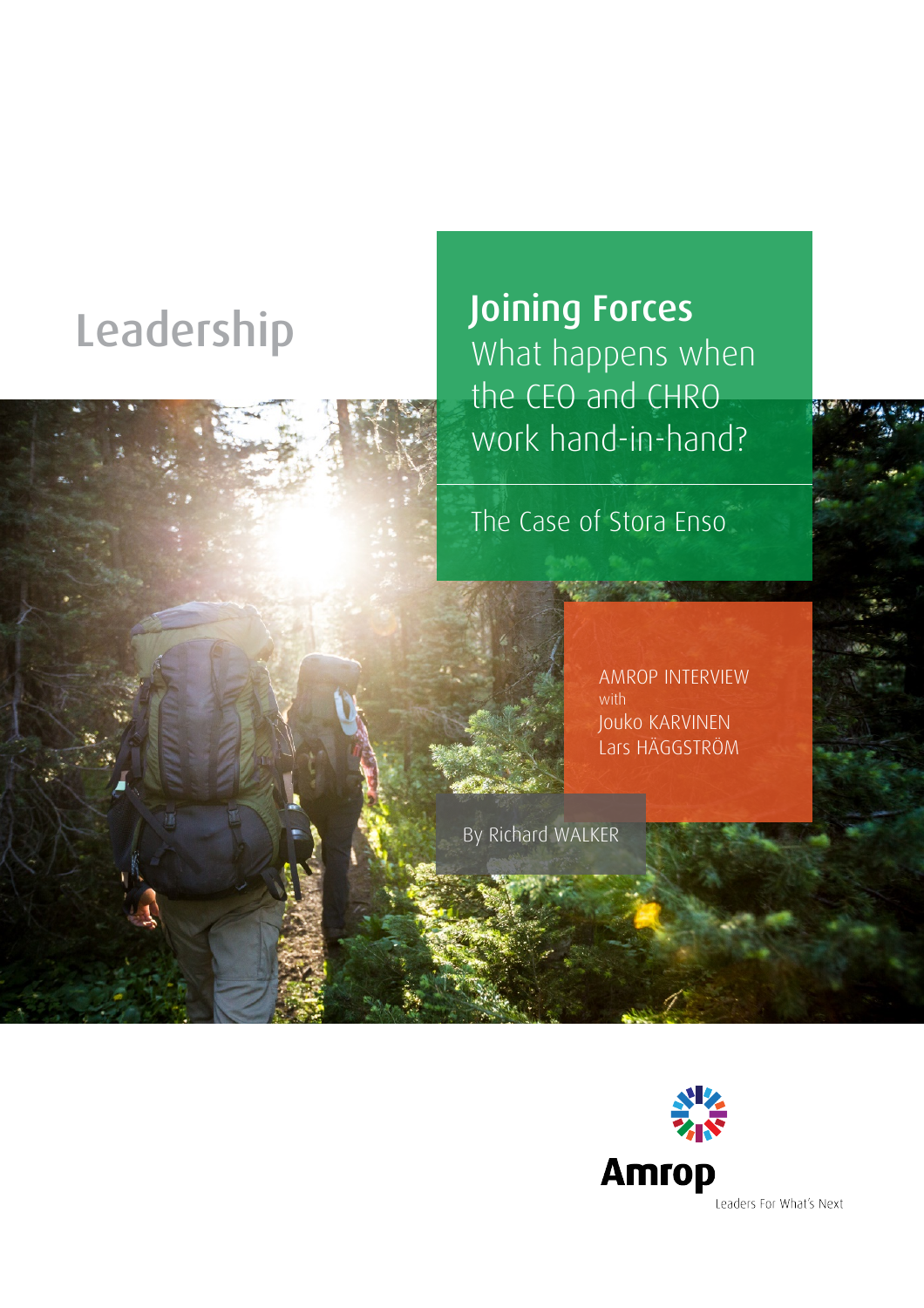# Joining Forces When Lars met Jouko



For a CEO, it is getting more and more critical to understand and build on the different perspectives that are central to success, whether from customers, competitors, partners or employees. As the world is changing at an ever-increasing pace, one needs to act on this "diversity of thought", moving swiftly, daring to make mistakes, all in the quest for winning sustainably. Yet being this curious, open and action-oriented, risking making mistakes (within reason) is counter to the wiring of many organizations. Making the cultural change is no easy task, and one key on which it depends is the CEO partnering up with the CHRO. This article is about giving some leads into how it can be done.



Lars Häggström **Julius Haggström Jouko Karvinen** 

Lars is passionate about driving the transformation of companies via leadership and learning. At IMD, he lectures in large company transformation, personal transformation and career balance, and has a prestigious track record serving leading multinationals in global HR functions, in a range of sectors, from renewables and banking, to pharmaceuticals. He was Executive Vice President of Group Human Resources at Stora Enso AB from 2010 to 2016. Prior he was Head of Group Human Resources at Nordea Bank AB. This followed senior HR positions at Gambro, AstraZeneca Sweden, Eli Lilly & Co and Telia. Lars earned his BSc in HR Development and Labour Relations, specialized in Personnel Management and Educational Planning, at the University of Uppsala, Sweden.



Jouko is a committed believer in dialogue and lifelong learning. Chairman of the Finnair Board of Directors, Member of the International Advisory Board of Komatsu and of the Foundation and Supervisory Boards of IMD, his career has spanned CEO and board functions in technology and healthcare multinationals. From 2013 to 2016 he was Vice Chairman of the Supervisory Board of Nokia, following Chairmanship of the Audit and Nomination and Governance Committees, and board membership from 2011 to 2016. Mr. Karvinen was CEO of Stora Enso Oyj from 2007 to 2014. Prior, he was CEO of Philips Medical Systems Division, following senior executive and managerial positions at ABB. He earned his Master of Science (Eng.) at the Tampere University of Technology, Finland.

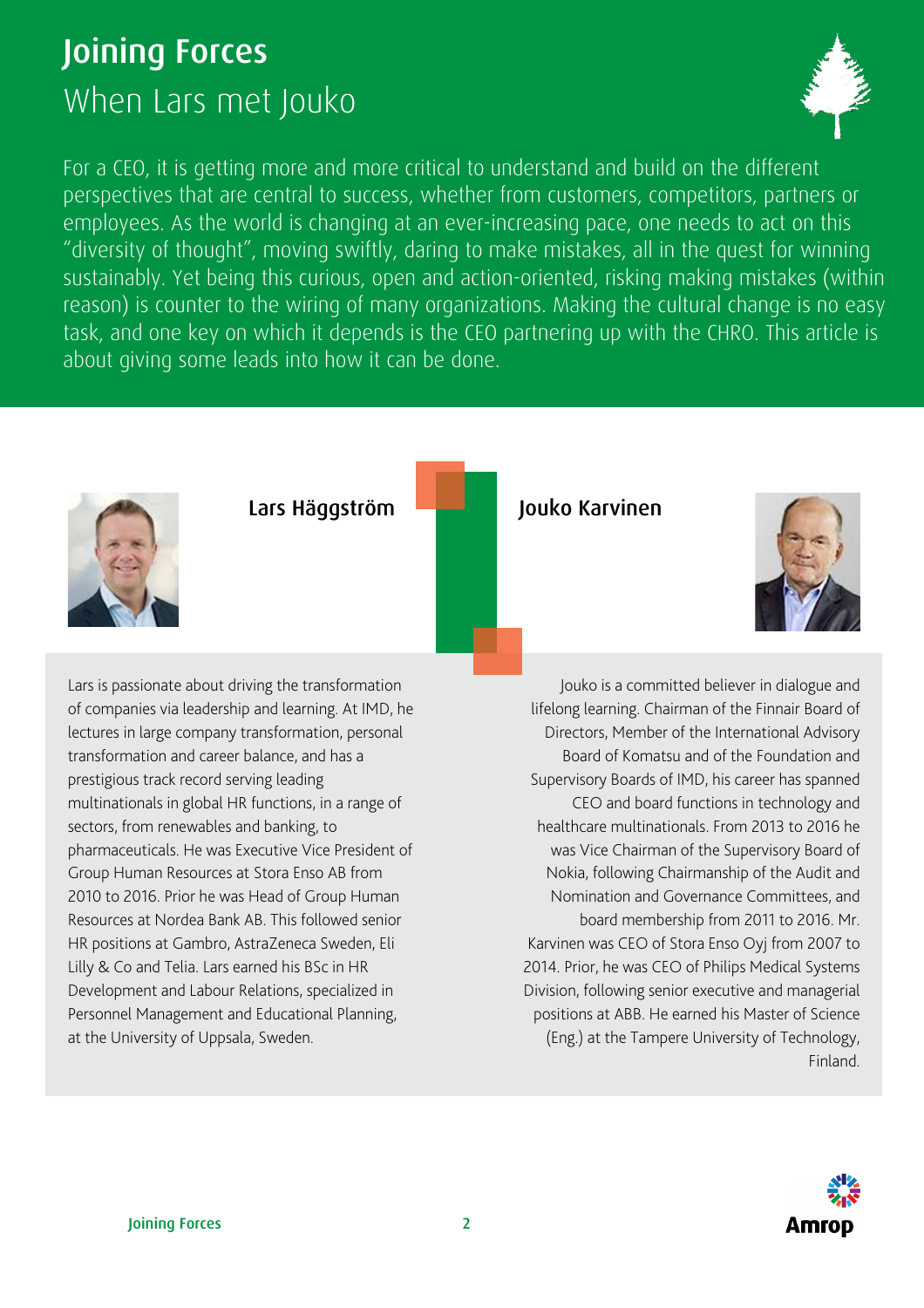With its origins in the 13<sup>th</sup> century, Stora Enso is one of the world's oldest companies. Ten years ago, the pulp and paper industry which comprised its core business was slipping into a structural downward curve, compounded by digitization. The Supervisory Board, CEO Jouko Karvinen and Stora Enso's management team understood that the business had to be reinvented, and the evidence pointed towards the expanding renewable materials sector. Germinating ideas for transformation is what good leaders do. But making them happen requires exceptionally fruitful working relationships, dedicated people and not least courage.

Lars Häggström, a man Jouko Karvinen had never heard of before their first meeting, was to become his new CHRO. Together with the management team they forged a series of ideas for renewing the company – including deploying and developing the talent already inside the organization. The *Pathbuilder* team was the result - a cohort of 16 people made up of a diverse cross section of youth and experience. Its task was to conduct open dialogues on how best to transform every aspect of the business and identify sustainability avenues.

Häggström and Karvinen convinced the Pathbuilders that no matter how junior they might be, nor how radical their ideas might seem, they had the support of management and the Board – as long as they remained bold enough to say exactly what they thought, even if that meant telling the CEO he was wrong.

*Pathbuilder became a central pillar of Stora Enso's change into a renewable materials company, and its leadership development activities.* 

# Cards on the table

Whereas some CEOs feel they have to grow inside a sector in order to learn enough to understand their customers and competitors, Jouko Karvinen describes himself as not an expert in any particular industry. He has built up a distinguished track record in several sectors, from electronics to paper.

"My tenures were shorter and I realized I'd never be an expert. So I needed smart, knowledgeable people, and to balance them with people coming from this new digitally-disrupted world."

Fast-forward to meeting Lars Häggström as he interviewed for the Stora Enso CHRO role.

"He and I quickly developed a true dialogue, and it soon became clear that his love in the business world is in developing people - extremely important when you're heading up HR," says Karvinen.

"My tenures were shorter and I realized I'd never be an expert. So I needed smart, knowledgeable people, and to balance them with people coming from this new digitallydisrupted world."

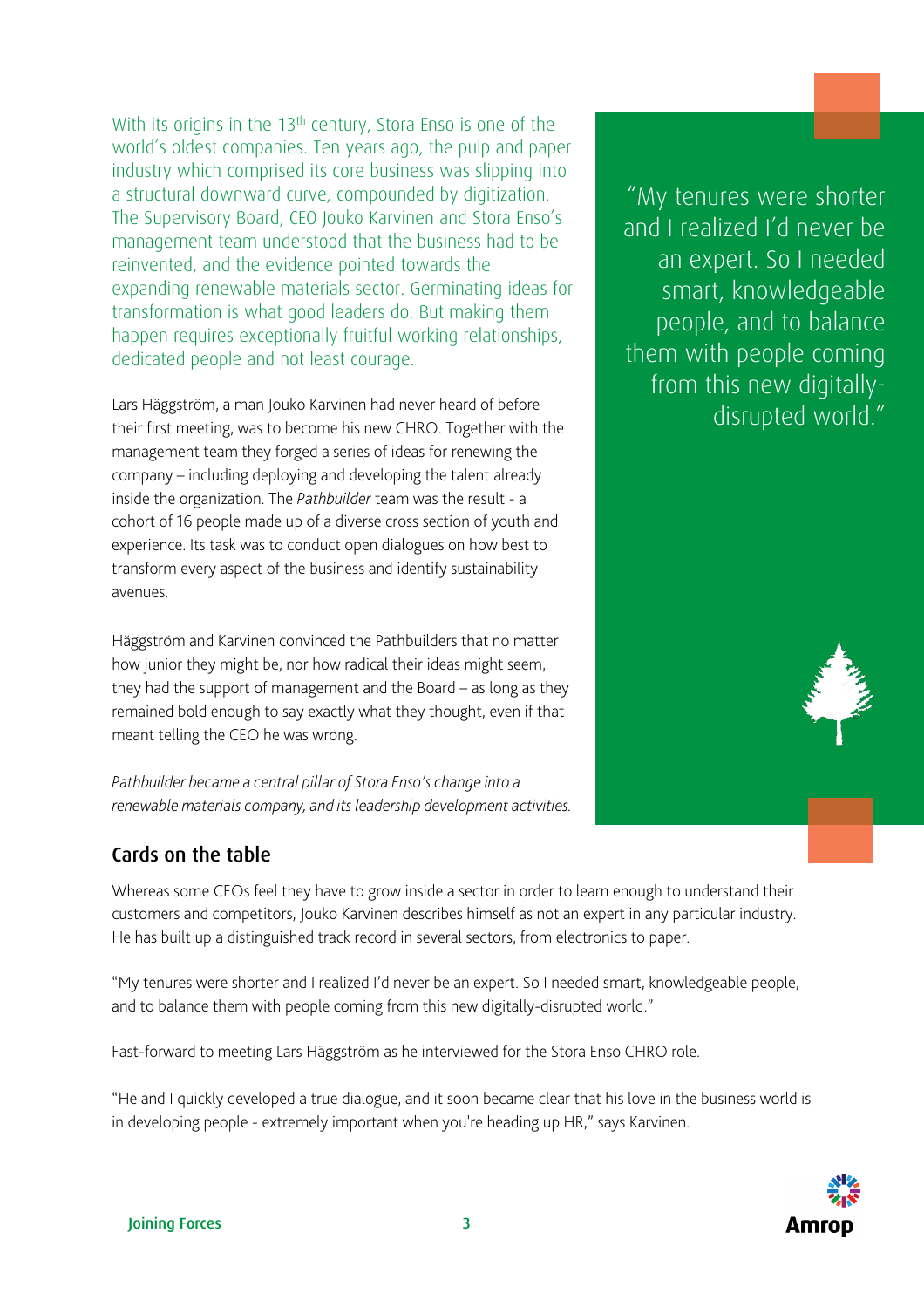"I came in with nine or ten demands, I really went to the casino! And he could have been turned off by it, but he was impressed that I had the guts. I asked: how are you as a leader to work for? Tell me, but also give me references so I can check. How did you rate your people this year? What do you expect from a direct report?"

# Monte Carlo or bust

Lars Häggström's corporate career had also been going from strength to strength, at least in theory. In reality, his role before joining Stora Enso had left him low on self-confidence, being CHRO in a company where he had not talked at length with the boss about the task at hand, and its complexity. This mistake, and learning from it the importance of contracting properly, set him up for an impressive first meeting with Karvinen at Stora Enso.

"I came in with nine or ten demands, I really went to the casino! And he could have been turned off by it, but he was impressed that I had the guts. I asked: how are you as a leader to work for? Tell me, but also give me references so I can check. How did you rate your people this year? What do you expect from a direct report?

So they were organizational questions but some were also spiritual: Can you describe where you are and where you want to be? How are you at giving feedback? Where do you play politics and where do you not?"

Häggström explains that the contracting conversation is about where you are, where you want to go, and identifying the significant change that needs to happen in the firm: "If you don't have that conversation in depth, you're contracting on the basis of unknowns. In my previous role I was too preoccupied with getting the job to have that conversation properly."

According to Häggström, who is now working at IMD Business School in Switzerland, as well as heading up his own company focusing on large-scale transformations, this is a common problem among senior position-holders and has a detrimental effect on their performance in the job. A CHRO must understand at the contracting stage how a changing leadership, for the CEO, for him or herself and ultimately all leaders, impacts the culture of a company. Neglecting to do so, starting with the CEO and oneself, is a recipe for failure.

"This also requires you to come close to the CEO because you are both going out on a journey. If you want to change your culture, appreciating that it is the leader's behaviors that are the primary driver, this is also a very personal change, not least for the CEO, and for you," says Häggström.

# Move a little closer

Jouko Karvinen had a reputation for toughness, directness. This is the classic CEO mould, trained to be firm and appear to always know his (or her) next move. To the outside world (and traditional thinkers) this may work, but inside the firm Karvinen was – and remains - constantly hungry for dialogue and fresh ideas.

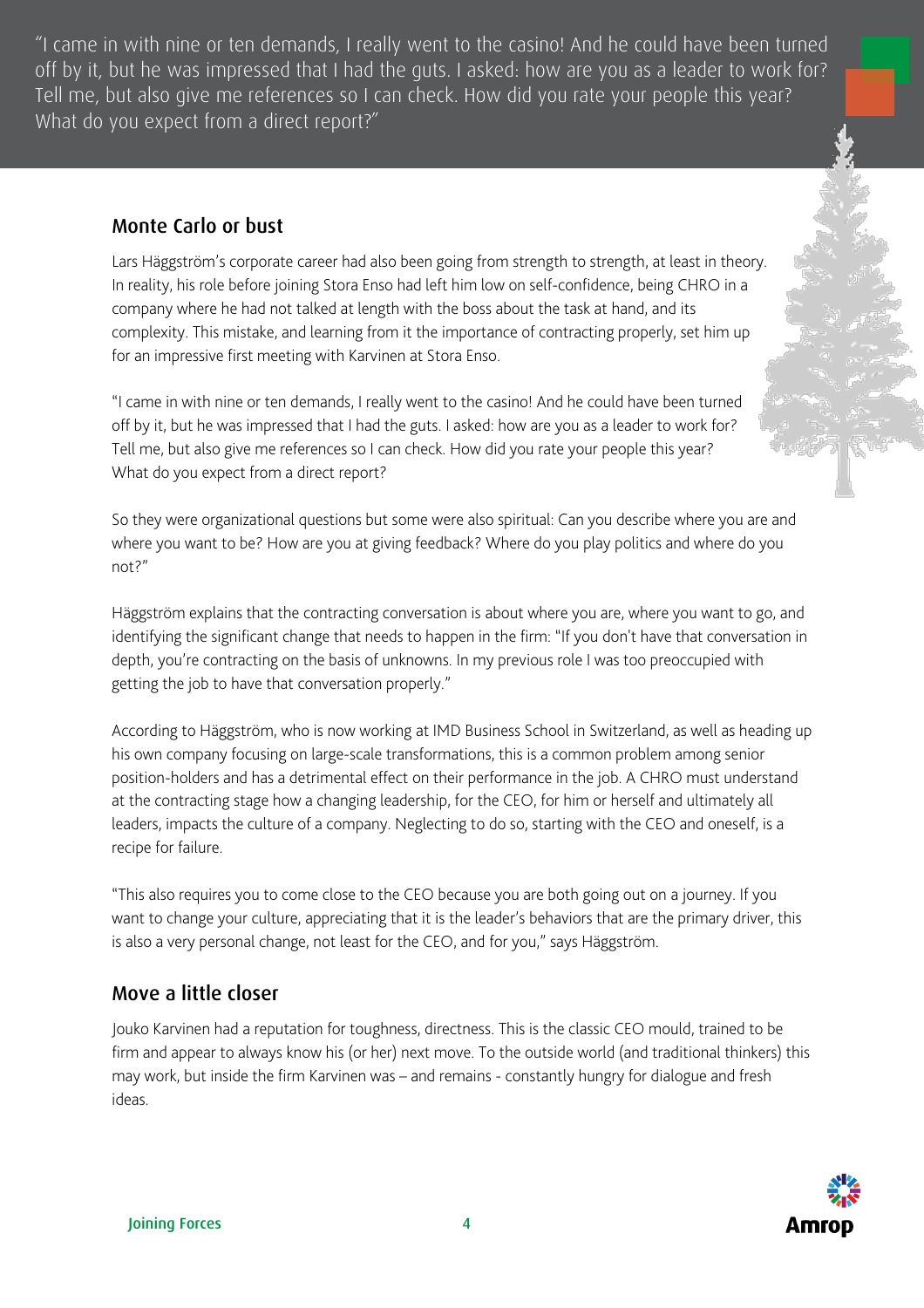

"The air around the CEO tends to get very thin from there being too much respect for him."



The Pathbuilders was one of many examples when Karvinen and Häggström worked to challenge the hierarchy, getting people involved in matters of great importance to Stora Enso. One example was the dialogues Karvinen and Häggström conducted with employees in conjunction with Board meetings, employees who were then invited to discuss with the Board, without anyone else in the room. Another was a total rethink of the annual Leadership Meeting. This was changed from involving only the top 150, to a 2-day workshop with employees from all levels of the organization, present in person or via a link.

"It takes younger people like Lars to work out how to deal with me," Karvinen explains. "More traditional managers really struggled with my endless push for us to rethink, and impatience to actually act upon our ideas."

From the outset, it seems, Karvinen valued Häggström's freedom to challenge him. A value he picked up during some dark times at Nokia.

"I don't allow people to be quiet in the boardroom. At a lot of big successful companies people are too polite to challenge the boss. I learned through the hard years working with a great chairman at Nokia, Risto Siilasmaa, that when things are dramatically difficult, when you're facing a risk of extinction, any team will quickly forget formality and learn to tell the chairman or CEO that they are wrong."

The difference with Lars Häggström it seems, was that from the beginning of their relationship, this freedom existed *before* any difficulties arose, and grew over the course of time.

### Power in clarity

The directness and clarity of both men impressed the other in contrasting ways. Häggström was astonished when Karvinen stood in front of the top 150 leaders and told them, "We can split this room in two: half of you need to generate cash, the other half invest that cash wisely. What questions do you have?"

Häggström describes the mood which followed as being surprisingly positive. "Most of those present went with him. I loved the clarity, the logic that most could see and that needed to be spelled out. Our ambition, this clarity, coupled with openness and a courage to act, made me want to be be part of making us the number one renewable materials company in the world."

Following this incident Häggström told Karvinen he would like to be his truth-sayer, "because the air around the CEO tends to get very thin from there being too much respect for him."

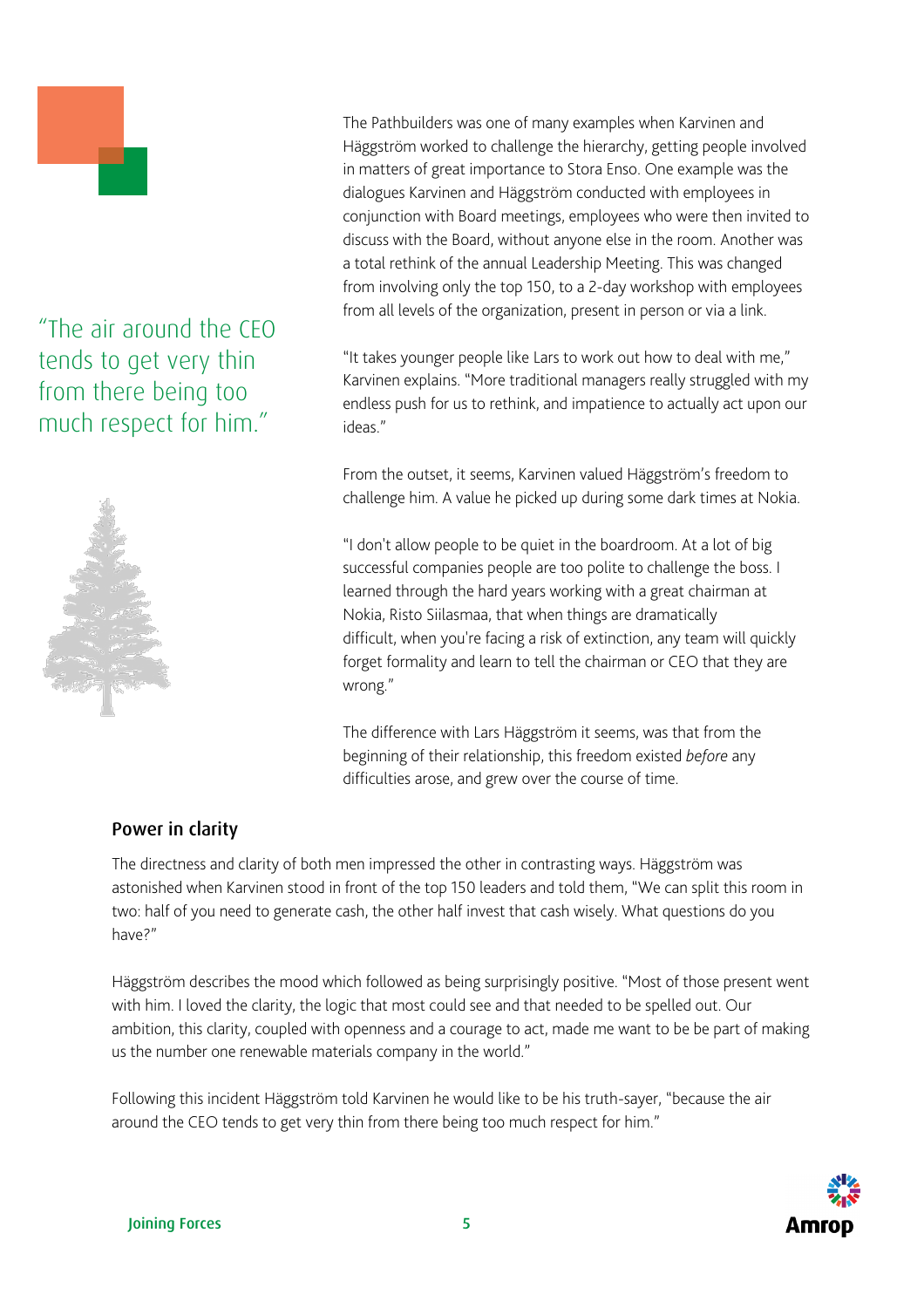## Say it with a Post-it

In the months that followed, their collaboration developed a level of candor that would be the envy of many familial and spousal relationships. In 2011 the two men met with a group of young people from the company with the intention of giving them the message that they all belonged to a flat organization in which young and senior should speak to each other as peers. But as Häggström watched Karvinen, he felt compelled, and comfortable enough, to act.

"In the meeting, Jouko went off on a long monologue, and it totally killed the energy and the atmosphere in the room. So I stuck a Post-it note in front of him on which I'd written: *Shut up, you're killing the atmosphere*. He looked down at the post-it and suddenly said, 'I have to shut up, I've been rambling too long, but remember we're peers, so give me your points of view about where we need to go next'. In the car afterwards he said 'You were very harsh with me in there but that's exactly the kind of truth-teller I want by my side'."

"I understood that I needed to go in and present to the Board on people-related projects with the same vigor as the person who was in charge of investing a billion dollars in our new plant in China."

The relationship flourished, both men maintain, from a closeness which never came at the cost of reduced professionalism.

"I remember this especially in the beginning because I thought, *we're so close, why don't you give me a break!* But he never did. He was as diligent with me as he was with everyone else, if not more so. He made me understand that I needed to go in and present to the Board on people-related projects with the same vigor as the person who was in charge of investing a billion dollars in our new plant in China, an approach which later also won us the full support of the Board."

# Diversity of thought

The CEO/CHRO relationship developed by CEO Karvinen and CHRO Häggström came down to a central learning: the need to balance experience with curiosity and willingness to learn new things. Jouko Karvinen explains:

"We were able to convince ourselves, our senior management, our people and our board, that if we all go through the same experience in life, what are we going to talk about? And the natural end to that dialogue is 'yeah, we tried everything and nothing worked'.

This is where the two men came up with their solution to break the pyramid, by creating dialogues that cut across the layers of the organization. "You don't get that if the CEO talks to the EVPs, then EVPs talk to the VPs, and so on. No, you have to get dialogues going between the young, incoming people and the more experienced people. I got so fed up with being in meetings where we're all telling each other the same stories over and over. To his credit Lars came up with the new structure of very diverse people that with my support we implemented." says Karvinen.

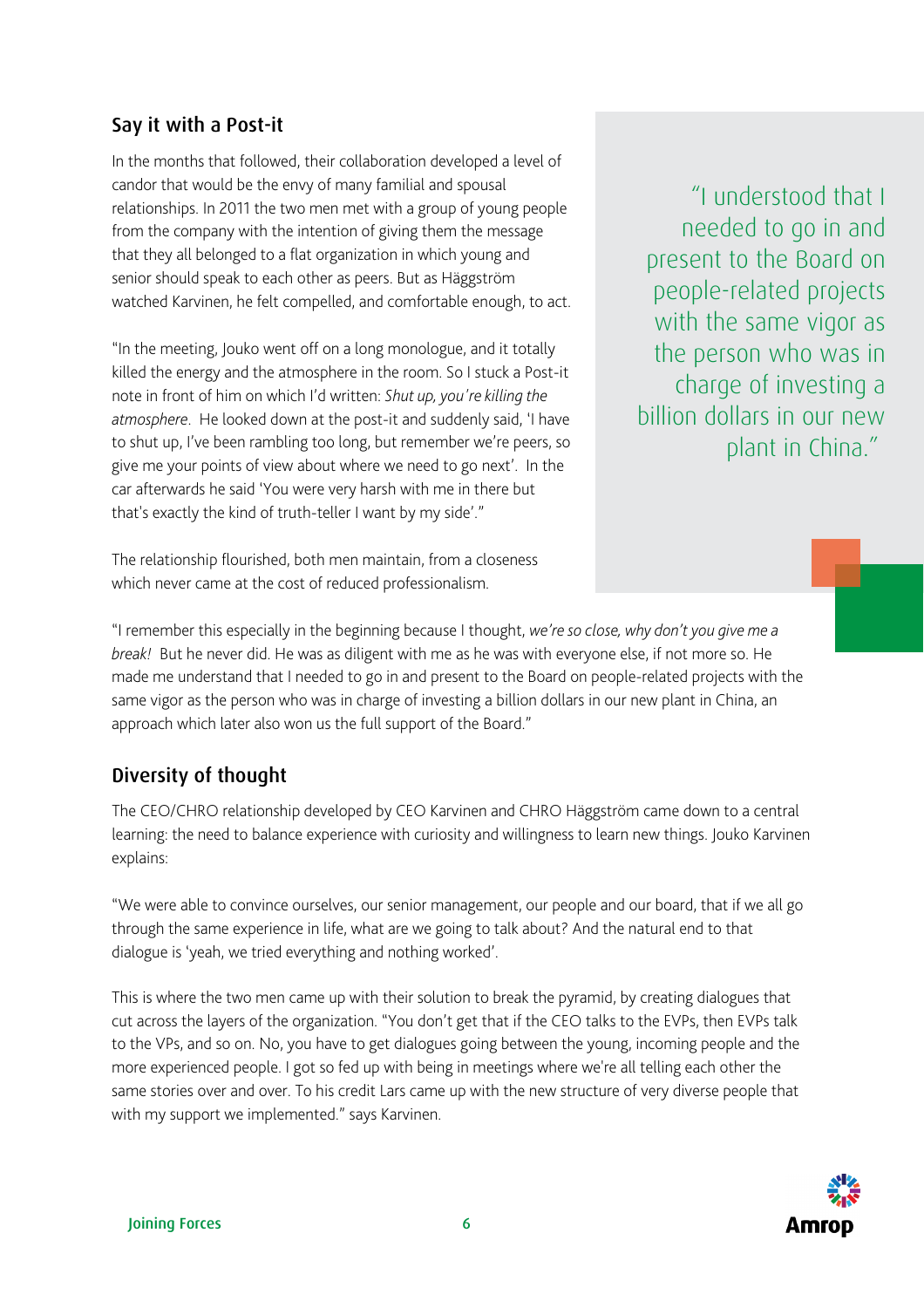

#### You will never be a strong CHRO unless you have a very strong relationship with the CEO.

And this means not being a servant, but a challenging partner who dares to tell the truth for the good of the company.

#### You need your contribution to be perceived as significant.

2 Sometimes CHROs are working on the outskirts of the business trying to optimize the cost of pay slips by 14%, which they hoped would be important somehow. But that is not being in the center of the strategy. If you can prove that what you are doing is contributing to the realization of your organization's full potential, you are on to something.

#### If 1 and 2 have been achieved, you must work to keep it that way with the same rigor and discipline as one would drive a huge business investment somewhere in the world.

You need to continually foster your relationship with the CEO, balancing this relationship to that with other key stakeholders within the organization.

And you need to ensure implementation, follow-up, track impact, and report it all back.

### Finally, do not allow yourself to be perceived by the executive team, and the organization around you, to be in the lap of the CEO.

4 While Jouko and I had a very strong relationship, I stated my views very clearly in opposition to him on certain matters to prove my independence, in the eyes of the executive team. I didn't do it for the sake of it, but made sure to speak my mind whenever I had an alternative view.



1

3